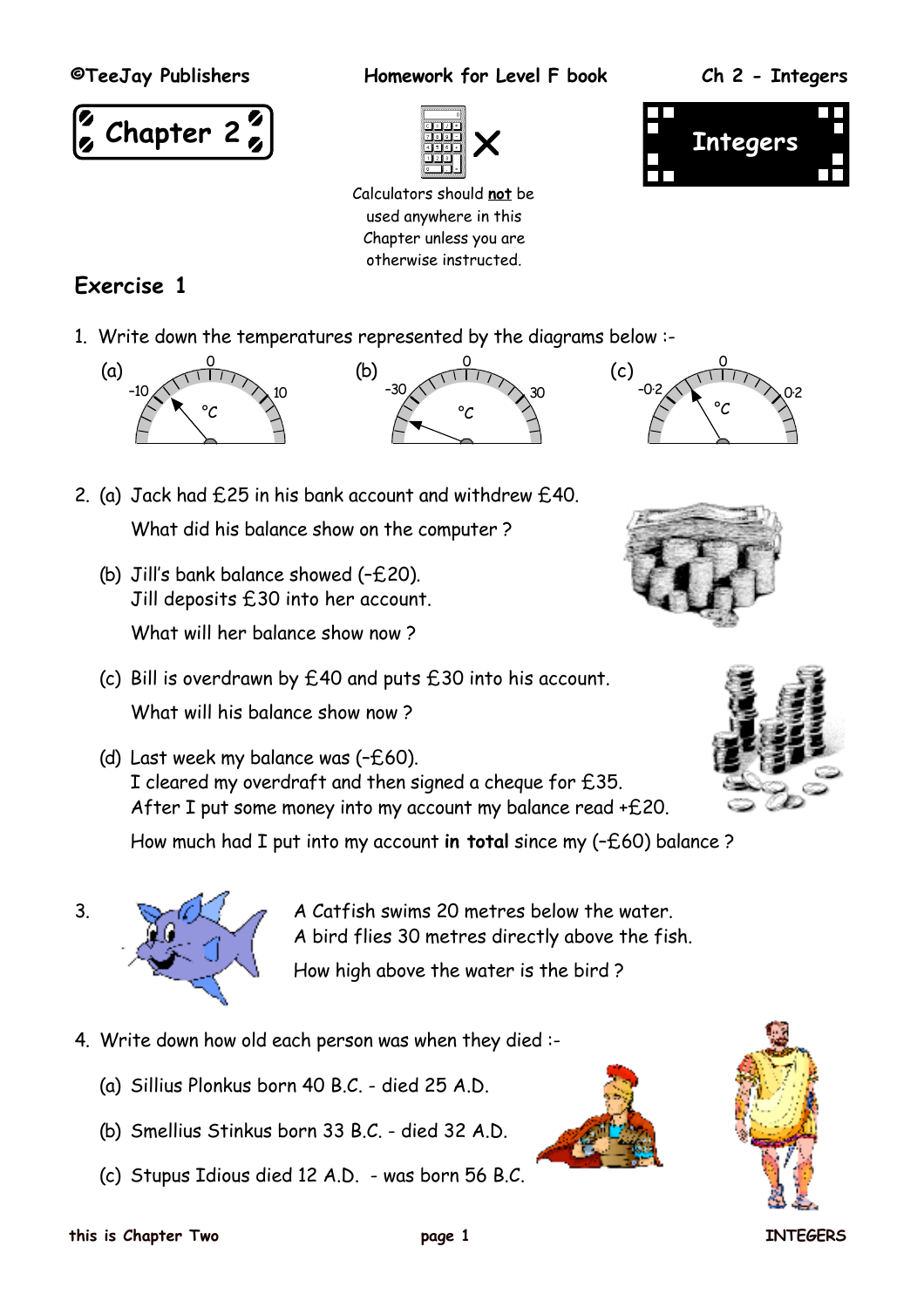- 5. Lazious Tyrus was born in 43 B.C. Activus Sporticus died at the age of 61 on Lazious' 23rd birthday.
	- (a) What year was Activus born ?
	- (b) Lazious died on what would have been Activus' 80th birthday. What year was this ?

### **Exercise 2**

- 1. What temperature is :-
	- (a)  $5^{\circ}$ C up from 10°C (b) 11°C up from -1°C (c) 12°C up from -4°C
	- (d)  $10^{\circ}$ C down from  $13^{\circ}$ C (e)  $20^{\circ}$ C down from - $10^{\circ}$ C (f)  $34^{\circ}$ C up from - $21^{\circ}$ C ?
- 2. Complete the following, inserting "...  $\textdegree$ C up" or "...  $\textdegree$ C down" :-
	- (a)  $10^{\circ}$ C is ........... from  $2^{\circ}$ C (b)  $8^{\circ}$ C is ........... from  $-1^{\circ}$ C (c)  $2^{\circ}$ C is ........ from  $9^{\circ}$ C (d)  $23^{\circ}$ C is ........ from  $-7^{\circ}$ C
	- (e)  $-25^{\circ}$ C is ........ from  $18^{\circ}$ C (f)  $-82^{\circ}$ C is ........ from  $-26^{\circ}$ C

3. (a) An ice making machine has its temperature set at –3°C. The door is left opened and the temperature rose by 5°C.



What is the new temperature in the machine ?



(b) During a lab experiment a liquid's temperature is recorded at each stage of the experiment.

> The temperature is raised by 8°C then dropped by 15°C then dropped by a further 4°C.

If the initial temperature was  $3^{\circ}$ C, what was the final temperature ?

- 4. At sea level, the hull of a submarine has a temperature of  $5^{\circ}$ C. For every 10 metres the submarine dives the temperature drops by 2°C. What would the hull temperature be after diving :-
	- (a) 10 metres (b) 30 metres
		-
	- (c) 50 metres (d) 105 metres ?

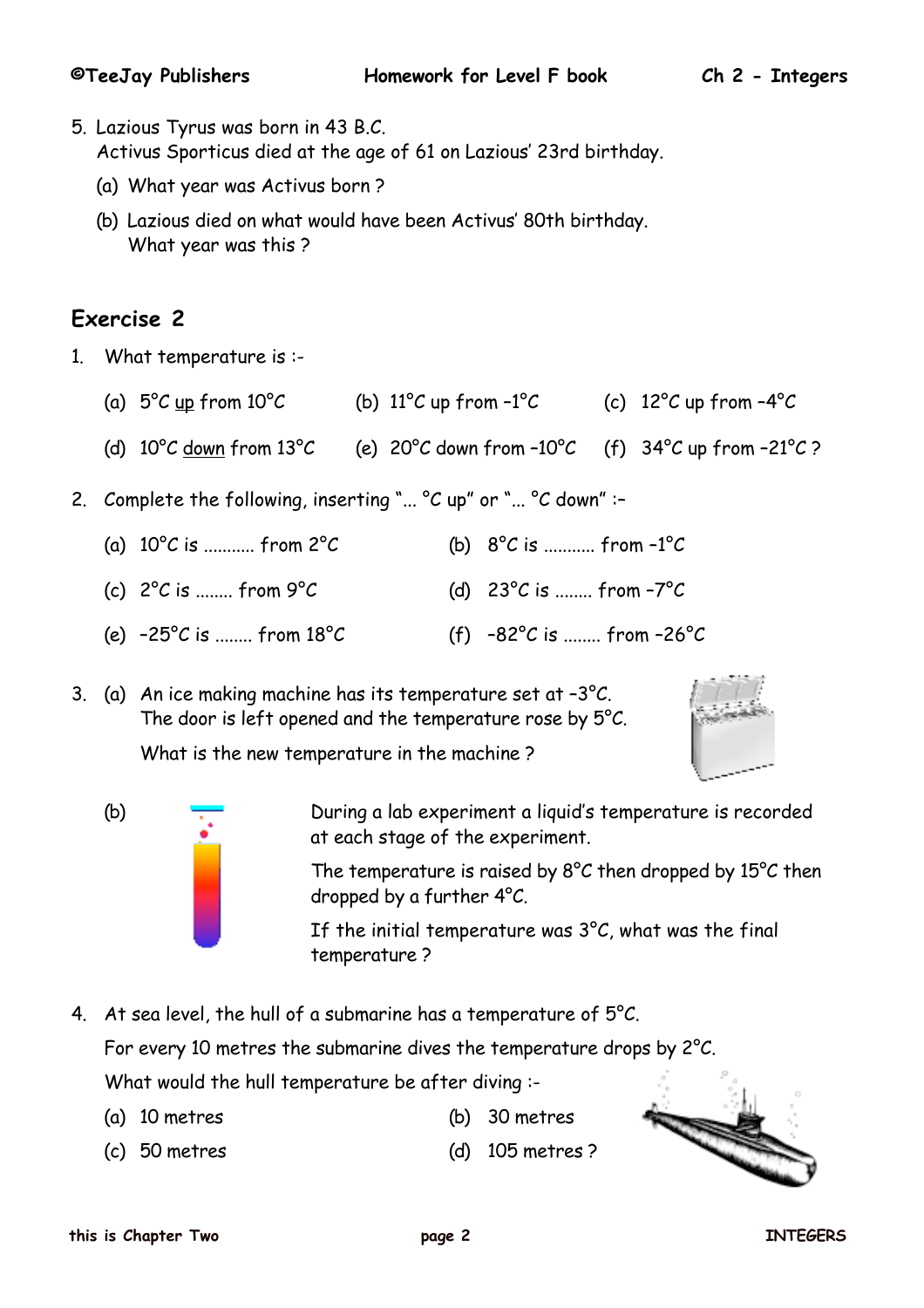### **Exercise 3**

- 1. Write down the answers to each of the following :-
	- (a)  $7+5$  (b)  $3-4$  (c)  $(-2)+3$  (d)  $-1+4$ (e)  $(-5) + 7$  (f)  $(-11) + 5$  (g)  $3 + (-4)$  (h)  $7 + (-8)$ (i)  $15 + (-12)$  (j)  $11 + (-3)$  (k)  $(-14) + 7$  (l)  $(-1) + (-1)$ (m)  $3 - 5$  (n)  $4 - 9$  (o)  $(-3) - 6$  (p)  $(-12) - 5$ (q)  $(-10) - 3$  (r)  $(-7) - 7$  (s)  $(-3.2) + 1.6$  (t)  $5.7 + (-8.8)$ (u)  $(-3) + (-2)$  (v)  $(-4) + (-7)$  (w)  $(-3.1) + (-6.7)$  (x)  $(-7.8) + (-6.8)$
- 2. Find:–
	- (a)  $2 + 3 9$  (b)  $4 5 + 2$  (c)  $8 9 3$  (d)  $4 8 7$ (e)  $(-1) + 2 - 3$  (f)  $(-3) + (-1) + 4$  (g)  $(-5) - 6 + 4$  (h)  $(-7) + (-8) + 9$ (i)  $3 + (-4) + (-1)$  (j)  $7 + (-5) + (-3)$  (k)  $(-1) + (-2) + (-3)$  (l)  $(-3.1) + 4.2 + (-2.7)$
- 3. In a special card game, each set of 3 cards is added together and the smallest total wins.
	- (a) Who wins the game shown ?
	- (b) By how much did the winner beat the third place ?



# **Exercise 4**

1. Find :–

 $2.$ 

|           | (a) $2 - (-3)$<br>(e) $-1 - (-2)$<br>(i) $-3 - (-48)$ |  | (b) $4 - (-5)$<br>$(f) -3 - (-7)$<br>(j) $-7 - (-25)$ |  | (c) $7 - (-7)$<br>(g) $-5 - (-16)$<br>(k) $-1.7 - (-2.6)$ |  | (d) $14 - (-8)$<br>(h) $-17 - (-18)$<br>(1) $-3.8 - (-7.7)$ |  |  |  |
|-----------|-------------------------------------------------------|--|-------------------------------------------------------|--|-----------------------------------------------------------|--|-------------------------------------------------------------|--|--|--|
| Simplify: |                                                       |  |                                                       |  |                                                           |  |                                                             |  |  |  |
|           | (a) $6y - (-4y)$                                      |  | (b) $4w - (-3w)$                                      |  | (c) $7t + (-2t)$                                          |  | (d) $-6g + 5g$                                              |  |  |  |
|           | (e) $-p + (-p)$                                       |  | $(f) -8c + (-2c)$                                     |  | (g) $-h - (-2h)$                                          |  | (h) $42k + (-12k) - 13k$                                    |  |  |  |

**this is Chapter Two page 3 INTEGERS**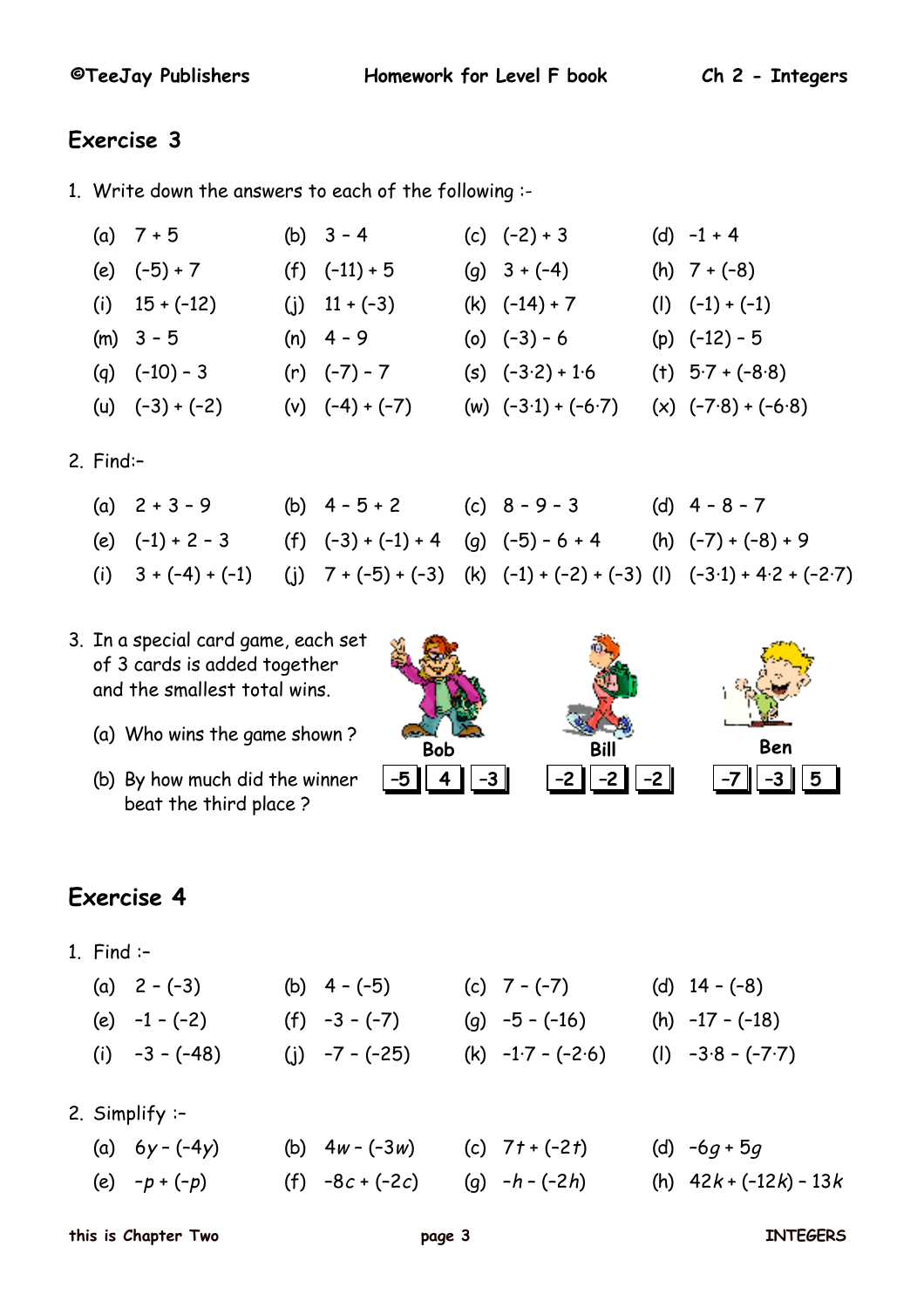**©TeeJay Publishers Homework for Level F book Ch 2 - Integers**

- 3. Simplify :–
	- (a)  $21 + 13 11$  (b)  $-4 5 + 2$  (c)  $-8 (-9) 3$ (d)  $3j - 2j - j$  (e)  $-4 + 4 - 4$  (f)  $-5 + (-5) + 1$ (g)  $-15 - 7 + (-24)$  (h)  $-7x + (-3x) + 9x$  (i)  $17 + (-12) - 5$ (i)  $3e - (-e) + (5e)$  (k)  $1 \cdot 7 - (-3 \cdot 4) + (-2)$  (l)  $11h - (-5h) - (-6h)$  $(m)$   $(-1) + (-1) + (-1) + (-1) + (-1) + (-1) + (-1)$

#### **Exercise 5**

- 1. Find :– (a) 5 (-3) (b)  $4 \times (-4)$  (c) (-7)  $\times$  5 (d) (-5)  $\times$  11 (e)  $15 \times (-3)$  (f)  $1 \times (-1)$  (g)  $(-8) \times 8$  (h)  $10 \times (-10)$ (i)  $(-15) \div 3$  (i)  $(-28) \div 7$  (k)  $(-72) \div 9$  (l)  $(-169) \div 13$ (m)  $10 \times (-15)$  (n)  $(-1) \div 1$  (o)  $(-99) \times 8$  (p)  $(-1000) \div 1000$ **?**
- 2. Calculate :–
	- (a)  $(3 \times 6) \div 9$  (b)  $(12 \times 6) \div 8$  (c)  $3 \times 4 \times (-2)$  (d)  $(-5) \times 15 \div 25$ (e)  $20 \times (-20) \div 40$  (f)  $((-6) + 8) \times 3$  (g)  $(4 - (-2)) \times 5$  (h)  $((-7) - (-3)) \div 2$
- 3. Find :–
	- (a)  $30 \div (-3)$  (b)  $54 \div (-6)$  (c)  $80 \div (-4)$  (d)  $36 \div (-6)$ (e)  $84 \div (-3)$  (f)  $225 \div (-25)$  (g)  $74 \div (-37)$  (h)  $30 \div (-4)$
- 4. Calculate :–
	- (a)  $(-3) \times (-4)$  (b)  $(-5) \times (-5)$  (c)  $(-7) \times (-2)$  (d)  $(-7) \times (-12)$ (e)  $(-15) \times (-4)$  (f)  $(-8) \times (-12)$  (g)  $(-50) \times (-20)$  (h)  $(-100) \times (-30)$ (i)  $(-6) \div (-2)$  (j)  $(-9) \div (-3)$  (k)  $(-16) \div (-4)$  (l)  $(-1000) \div (-50)$ (m)  $(-64) \div (-16)$  (n)  $(-600) \div (-50)$  (o)  $(-22) \div (-4)$  (p)  $(-41) \div (-4)$
- 5. Find :–
	- (a)  $(3 \times (-6)) \div 2$  (b)  $((-3) \times (-4)) \div 6$  (c)  $((-6) \times (-4)) \div 12$  (d)  $((-4) + (-6)) \div 2$ (e)  $(5 - (-5)) \times 4$  (f)  $((-6) + (-6)) \div 4$  (g)  $(-8) \times (4 - 6)$  (h)  $((-3) - (-9)) \div (-2)$ (i)  $(-3) \times (-4) \times (-5)$  (j)  $6 \times (-2) \times (-4)$  (k)  $8 \times (-2) \div (-1)$  (l)  $(-2)^3$ (m)  $(-4)^3$  (n)  $(-2)^2 + (-1)^2$  (o)  $(-5)^3 - (-3)^4$  (p)  $(-2)^5 - (-2)^3$

**this is Chapter Two page 4 INTEGERS**